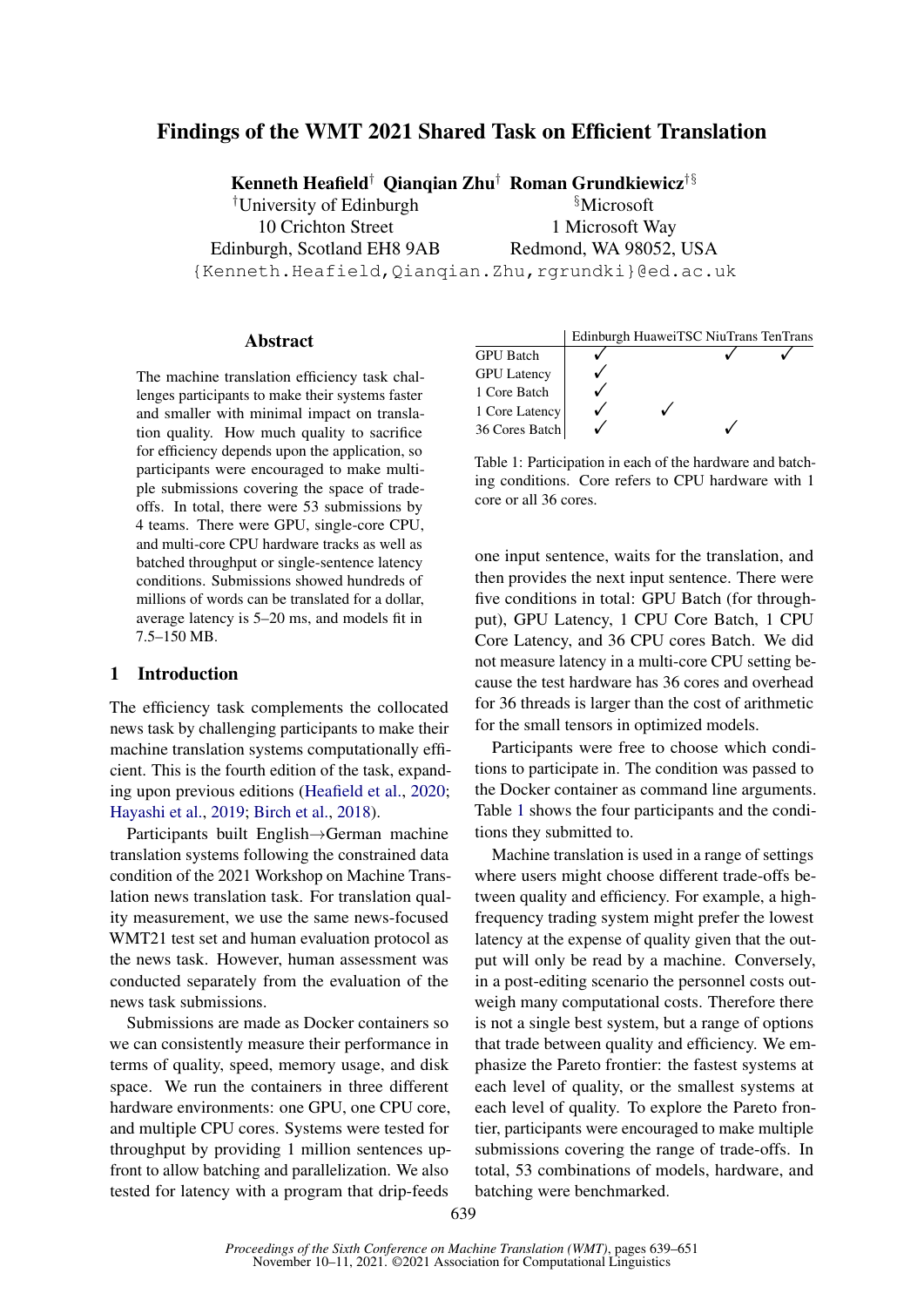## 2 Hardware

We chose modern hardware to encourage exploiting new hardware features. The GPU is an NVidia A100 from the Oracle Cloud BM.GPU4.8 instance. The instance has eight GPUs and we limited Docker to using only one GPU. The GPU machine has an AMD EPYC 7542 CPU with all cores allowed. In practice, most submissions used only one core while NiuTrans's submissions used the CPU cores to parallelize preprocessing and postprocessing.

The CPU-only condition used a dual-socket Intel Xeon Gold 6354 from Oracle Cloud BM.Optimized3.36 with a total of 36 cores. For the single-core CPU track, we reserved the entire machine then ran Docker with -cpuset-cpus=0. In the 36-core CPU track, participants were free to configure their own CPU sets and affinities.

The Oracle Cloud machines are bare metal servers, meaning there was no shared tenancy, no virtualization, and the test machines were otherwise quiescent.

# 3 Input Text

To amoritize loading time, avoid starving highly parallel submissions, and reduce the ability to cheat, we benchmark systems on 1 million sentences of input. The test set is hidden inside these 1 million sentences, shuffled with filler sentences. Many filler sentences are drawn from parallel corpora to check that systems are in fact translating all sentences, though we do not consider scores on noisy corpora reliable enough to report. The composition of this set changes each year and is decided after the submission deadline.

Filler data was gathered from parallel corpora and gender bias challenge sets: WMT news test sets from 2008 through 2021 [\(Barrault et al.,](#page-11-3) [2020\)](#page-11-3), the additional test inputs in WMT 2021, Khresmoi summary test v2 [\(Dušek et al.,](#page-11-4) [2017\)](#page-11-4), IWSLT 2019 [\(Jan et al.,](#page-12-0) [2019\)](#page-12-0), SimpleGen [\(Renduchintala](#page-12-1) [et al.,](#page-12-1) [2021\)](#page-12-1), WinoMT [\(Stanovsky et al.,](#page-12-2) [2019\)](#page-12-2), TED 2020 [\(Reimers and Gurevych,](#page-12-3) [2020\)](#page-12-3), and Tilde RAPID 2019 [\(Rozis and Skadin](#page-12-4)š, [2017\)](#page-12-4). We capped sentence lengths at 150 space-separated tokens, except for the WMT 2021 test set to preseve the ability to evaluate with it. Because WMT 2020 includes excessively long segments that are actually concatenated sentences, we also added sentence split versions of WMT 2020 and WMT

<span id="page-1-0"></span>

| Corpus                            | <b>Sentences</b> |
|-----------------------------------|------------------|
| WMT 08-19                         | 32,477           |
| WMT 20 under 150 tokens           | 1,416            |
| WMT 20 sentence split             | 2,048            |
| WMT 21 sentence split             | 1,096            |
| WMT 21 including additional tests | 14,938           |
| Khresmoi Summary Test v2          | 1,000            |
| <b>IWSLT 2019</b>                 | 2,278            |
| SimpleGen                         | 2,664            |
| WinoMT                            | 3,888            |
| TED 2020 v1                       | 293,562          |
| Tilde RAPID 2019                  | 654,995          |
| Total                             | 1,010,362        |
| Deduplicated                      | 1,000,000        |

Table 2: Corpora used for input text.

2021, though the difference on WMT 2021 was minor. Source sentences were concatenated, deduplicated, and shuffled. The Tilde RAPID corpus was clipped to make a total of 1 million deduplicated lines. Counts are shown in Table [2.](#page-1-0)

Input text and tools to extract test sets from system outputs are available at [http://data.statmt.org/heafield/](http://data.statmt.org/heafield/wmt21-testdata.tar.xz) [wmt21-testdata.tar.xz](http://data.statmt.org/heafield/wmt21-testdata.tar.xz) .

The input file has 1,000,000 lines, 19,951,184 space-separated words, and 124,257,215 bytes (most of which are characters since the file is English in UTF-8). This is an average of 20 words per sentence compared to 15 words per sentence the previous year [\(Heafield et al.,](#page-11-0) [2020\)](#page-11-0) due to raising the cap from 100 to 150 tokens per sentence and the lengthy text in the RAPID corpus.

Teams were responsible for their own tokenization and detokenization. We provided raw UTF-8 English input text with one sentence per line.

### 4 Metrics

#### 4.1 Cost

Time was measured with wall (real) time reported by time and CPU time reported by the kernel for the process group. We do not measure loading time because it is small compared to translating 1 million sentences, some tools load lazily, and it is easily gamed by padding loading time.

Peak RAM consumption was measured using memory.max\_usage in bytes from the kernel for the CPU and by polling nvidia-smi for the GPU. Swap was disabled.

Participants were told to separate their Docker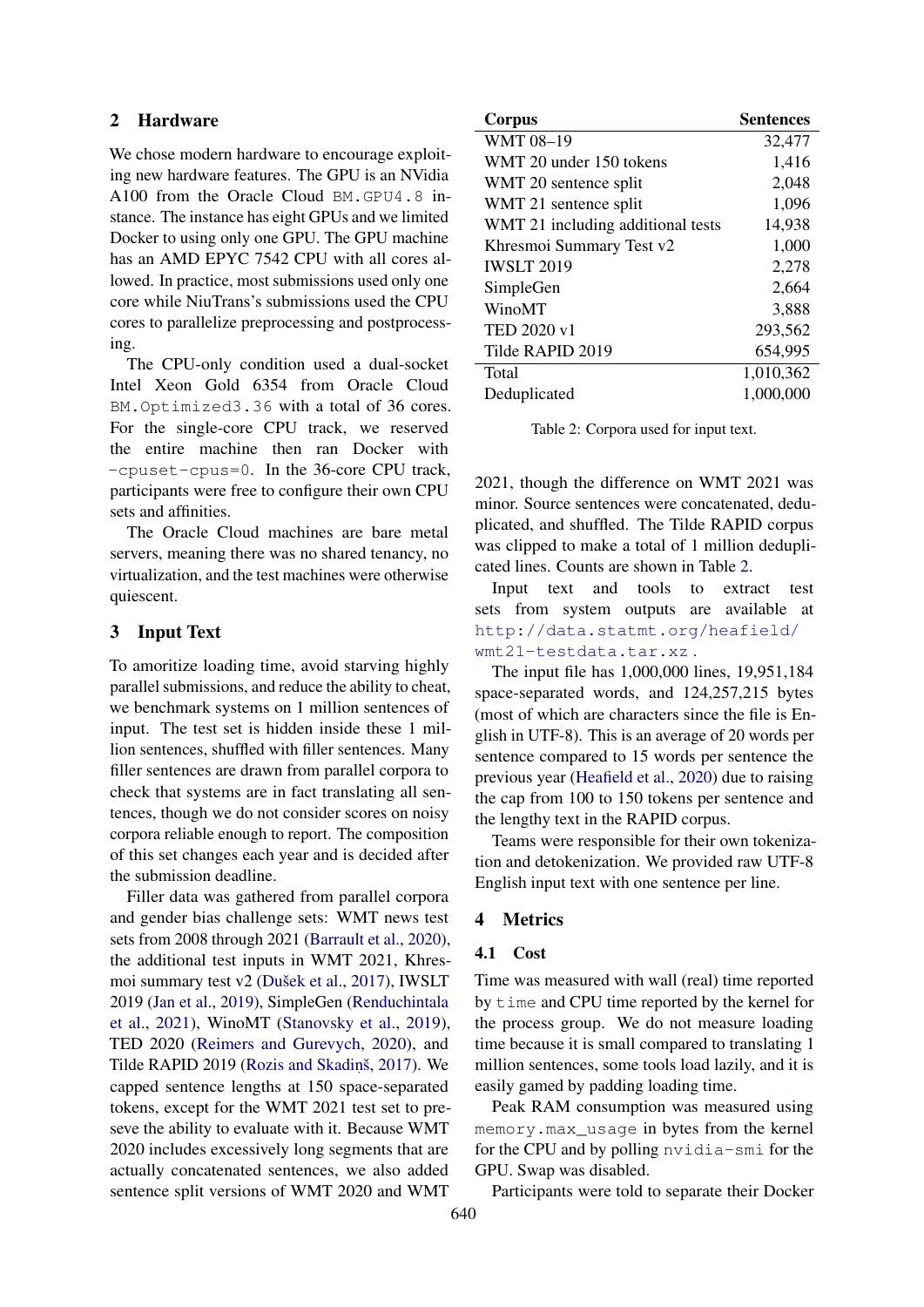<span id="page-2-2"></span>

|                      |              | Edinburgh HuaweiTSC NiuTrans TenTrans |     |     |
|----------------------|--------------|---------------------------------------|-----|-----|
| <b>GPU</b> Batch     | 3/10         |                                       | 4/4 | 4/4 |
| <b>GPU</b> Latency   | 0/11         |                                       |     |     |
| 1 Core Batch         | $\sqrt{0/6}$ |                                       |     |     |
| 1 Core Latency 3/6   |              | 4/4                                   |     |     |
| 36 Cores Batch   0/6 |              |                                       | 0/2 |     |
| Total                | 6/39         |                                       | 416 |     |

Table 3: Number of submissions by participant and condition (cores refers to the CPU hardware). The number after / is all submissions by the participant. The number before / is how many participants selected for focused human evaluation based on automatic metrics.

images into model and code files so that models could be measured separately from the relatively noisy size of code and libraries. A model was defined as "everything derived from data: all model parameters, vocabulary files, BPE configuration if applicable, quantization parameters or lookup tables where applicable, and hyperparameters like embedding sizes." Code could include "simple rule-based tokenizer scripts and hard-coded model structure that could plausibly be used for another language pair." They were also permitted to use standard compression tools such as xz to compress models; decompression time was included in results but small relative to the cost of translation. We report size of the model directory captured before the model ran. We also measured the total size of the Docker image (after compressing with xz), though participants were encouraged to prioritize shipping one container for multiple hardware conditions over the size of the container.

# 4.2 Quality

Translation quality is measured on the WMT 2021 news test set. The automatic metrics are COMET [\(Rei et al.,](#page-12-5) [2020\)](#page-12-5) wmt20-comet-da from version 1.0.0rc6, BLEU from sacrebleu [\(Post,](#page-12-6) [2018\)](#page-12-6) nrefs:3|case:mixed|eff:no|tok:13a |smooth:exp|version:2.0.0, and chrF also from sacrebleu. We use references A, C, and D because the organizers found postedited DeepL output in reference B. COMET does not natively support multiple references so we averaged as recommended by the authors.<sup>[1](#page-2-0)</sup> We also averaged chrF across references. Results were presented to participants<sup>[2](#page-2-1)</sup> who were encouraged to whittle down systems for a focused human

<span id="page-2-1"></span><sup>2</sup>Only reference A was available at the time.

evaluation. HuaweiTSC and TenTrans included all of their submissions. NiuTrans included their GPU submissions but not their CPU submissions that have lower automatic scores than Edinburgh's. This left GPU Batch and 1 Core Latency as the only conditions with multiple teams. Edinburgh kept systems that have competitors and are near the Pareto frontier. The number of submissions evaluated is shown in Table [3.](#page-2-2) Out of 53 submissions, we ran direct assessment on 18.

For human evaluation, as a source of the absolute quality measure we used document-level source-based direct assessments (DA) [\(Graham](#page-11-5) [et al.,](#page-11-5) [2013;](#page-11-5) [Cettolo et al.,](#page-11-6) [2017\)](#page-11-6) following the procedure established at the WMT20 News Translation Task [\(Barrault et al.,](#page-11-3) [2020\)](#page-11-3). We also conducted contrastive evaluation using segment-level pairwise direct assessments [\(Novikova et al.,](#page-12-7) [2018;](#page-12-7) [Sakaguchi and Van Durme,](#page-12-8) [2018\)](#page-12-8), because it can be a better discriminative tool for measuring relative quality difference between pairs of systems. We compared the 18 systems using source-based direct assessment and 58 pairs of systems with contrastive direct assessment. In total, we gathered 21,487 and 20,416 direct assessment scores in standard and contrastive campaigns respectively. All annotations were made by bilingual native German speakers with a translation or linguistics background. Anno-tations were collected using Appraise<sup>[3](#page-2-3)</sup> [\(Federmann,](#page-11-7) [2018\)](#page-11-7).

# 5 Results

All submissions are shown in Table [4.](#page-3-0) Sourcebased direct assessment scores appear for the submissions in the focused human evaluation with the number of wins against other systems (including those in other conditions), raw direct accessment score, and z-score after standardizing annotator scores to mitigate differences in annotator scores. Scores were averaged ("Ave.") across sentences. Rows are sorted by COMET because only some submissions have human assessment.

The system ranking based on the standard DA is presented in Table [5.](#page-4-0) Systems are ordered by the number of respective wins against other systems and average DA z-score. Ordering solely by z-scores would produce three clusters with all systems within a cluster considered tied according to Wilcoxon rank-sum test with  $p < 0.05$ .

<span id="page-2-0"></span><sup>1</sup>[https://github.com/Unbabel/COMET/](https://github.com/Unbabel/COMET/issues/20) [issues/20](https://github.com/Unbabel/COMET/issues/20)

<span id="page-2-3"></span><sup>3</sup>[https://github.com/AppraiseDev/](https://github.com/AppraiseDev/Appraise) [Appraise](https://github.com/AppraiseDev/Appraise)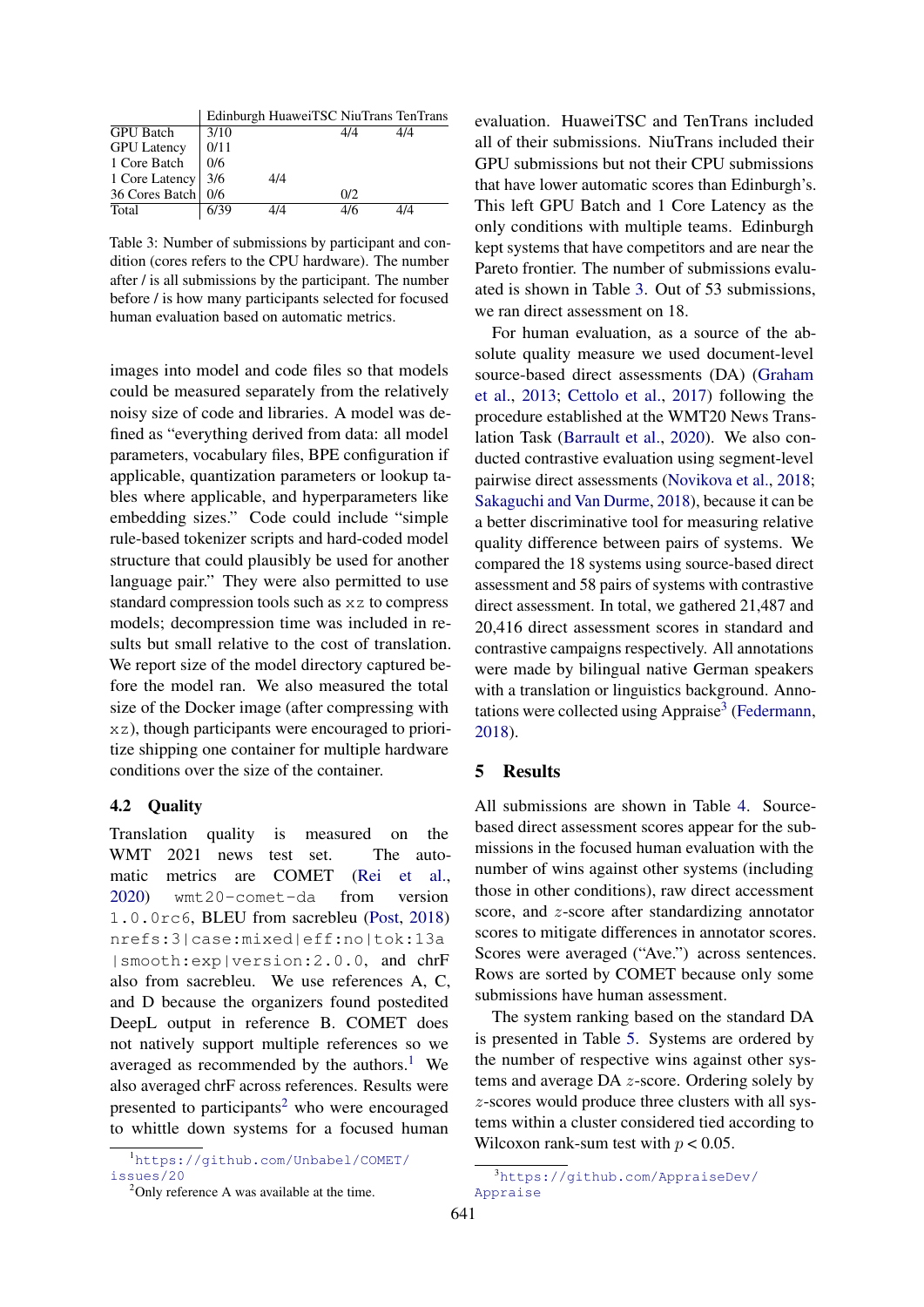<span id="page-3-0"></span>

| <b>NVIDIA A100 GPU Batch</b>                                                                                        |                                                           |                            |                                               |                                   |                                       |                                 |  |  |  |
|---------------------------------------------------------------------------------------------------------------------|-----------------------------------------------------------|----------------------------|-----------------------------------------------|-----------------------------------|---------------------------------------|---------------------------------|--|--|--|
|                                                                                                                     |                                                           | Human                      | <b>Automatic</b>                              | <b>Seconds</b>                    | <b>Disk MB</b>                        | <b>RAM MB</b>                   |  |  |  |
| Team                                                                                                                | <b>Variant</b>                                            | Win Ave. Ave. $z$          | <b>COMET BLEU</b><br>chrF                     |                                   | Wall CPU Model Docker                 | CPU GPU                         |  |  |  |
| Edinburgh                                                                                                           | base                                                      | 17 90.3 0.352              | 0.527 55.25 61.54                             | $\overline{140}$<br>152           | 150<br>455                            | 1725 36140                      |  |  |  |
| Edinburgh                                                                                                           | tiny11                                                    | 14 85.9 0.185              | 0.492 52.74 60.52                             | 115<br>120                        | 60<br>364                             | 1622 36092                      |  |  |  |
| Edinburgh                                                                                                           | 2.12-2.tied.tiny.heads-0.3                                |                            | 0.473 52.36 60.32                             | 130<br>126<br>120                 | 59<br>363<br>53<br>357                | 1618 36090                      |  |  |  |
| Edinburgh<br>Edinburgh                                                                                              | 2.6-2.tied.tiny.heads-0.3                                 |                            | 0.459 51.52 60.00<br>0.445 52.20 60.25        | 116<br>117<br>121                 | 62<br>366                             | 1611 36088<br>1620 36092        |  |  |  |
| Edinburgh                                                                                                           | $2.12$ _1.tiny.heads-0.3<br>2.12_1.micro.heads-0.3        |                            | 0.440 51.73 60.02                             | 117<br>121                        | 60<br>364                             | 1617 36092                      |  |  |  |
| Edinburgh                                                                                                           | 2.8-4.tied.tiny.4bit                                      |                            | 0.432 50.20 59.47                             | 140<br>144                        | 8<br>355                              | 1639 29054                      |  |  |  |
| <b>NiuTrans</b>                                                                                                     | $6\_1\_512$                                               | 9 83.5 0.057               | 0.423 50.05 59.96                             | 377<br>95                         | 73<br>303                             | 2447 4254                       |  |  |  |
| <b>NiuTrans</b>                                                                                                     | $12\_1\_512$                                              | 4 88.8 0.016               | 0.422 50.50 59.83                             | 124<br>411                        | 109<br>335                            | 2458 4356                       |  |  |  |
| Edinburgh                                                                                                           | $2.12$ _1.tiny.4bit                                       | 6 85.6 0.104               | 0.422 51.78 59.86                             | 118<br>122                        | 10<br>357                             | 1659 29062                      |  |  |  |
| <b>NiuTrans</b>                                                                                                     | $6 - 1 - 0$                                               | 4 80.4 -0.019              | 0.384 49.78 59.71                             | 94<br>400                         | 72<br>302                             | 2467 3998                       |  |  |  |
| Edinburgh                                                                                                           | 3.12_1.micro                                              |                            | 0.382 50.40 59.29                             | 121<br>116                        | 66<br>370                             | 1627 36094                      |  |  |  |
| NiuTrans                                                                                                            | $3 - 1 - 512$                                             | 3 85.6 -0.035              | 0.354 48.72 59.25                             | 81<br>380                         | 55<br>287                             | 2475 4134                       |  |  |  |
| Edinburgh                                                                                                           | 2.12_1.micro.rowcol-0.5                                   |                            | 0.352 48.73 58.59                             | 107<br>110                        | 42<br>346                             | 1603 36082                      |  |  |  |
| TenTrans                                                                                                            | tea-20_6-h512-ffn4096                                     | 3 81.1 -0.046              | 0.335 46.26 57.19                             | 456<br>638                        | 1804<br>643                           | 2380 25318                      |  |  |  |
| TenTrans                                                                                                            | stu-20_1-h512-ffn2048                                     | 2 81.8 -0.104              | 0.291 45.89 57.06                             | 340<br>528                        | 355<br>1272                           | 2120 17126                      |  |  |  |
| TenTrans                                                                                                            | stu-10_1-h512-ffn2048                                     | 2 82.5 -0.138              | 0.263 44.88 56.89                             | 280<br>458                        | 234<br>1049                           | 2006 17128                      |  |  |  |
| TenTrans                                                                                                            | stu-20_1-h256-ffn1024                                     | 2 84.3 -0.091              | 0.238 44.34 56.68                             | 257<br>443                        | 114<br>829                            | 1864 17126                      |  |  |  |
|                                                                                                                     |                                                           |                            | <b>NVIDIA A100 GPU Latency</b>                |                                   |                                       |                                 |  |  |  |
| <b>Team</b>                                                                                                         | <b>Variant</b>                                            | Human<br>Win Ave. Ave. $z$ | <b>Automatic</b><br><b>COMET BLEU</b><br>chrF | <b>Seconds</b><br>Wall CPU        | <b>Disk MB</b><br><b>Model Docker</b> | <b>RAM MB</b><br><b>CPU GPU</b> |  |  |  |
| Edinburgh                                                                                                           | base                                                      |                            | 0.527 55.25 61.54                             | 16851 16859                       | 150<br>455                            | 1573 36140                      |  |  |  |
| Edinburgh                                                                                                           | tiny11                                                    |                            | 0.491 52.80 60.55                             | 15101 15102                       | 60<br>364                             | 1247 36092                      |  |  |  |
| Edinburgh                                                                                                           | 2.12_1.base.4bit                                          |                            | 0.476 53.81 60.86                             | 15239 15243                       | 22<br>369                             | 1653 38174                      |  |  |  |
| Edinburgh                                                                                                           | 2.12-2.tied.tiny.heads-0.3                                |                            | 0.473 52.39 60.32                             | 18269 18271                       | 59<br>363                             | 1233 36090                      |  |  |  |
| Edinburgh                                                                                                           | 2.6-2.tied.tiny.heads-0.3                                 |                            | 0.460 51.60 59.99                             | 17204 17205                       | 53<br>357                             | 1216 36088                      |  |  |  |
| Edinburgh                                                                                                           | 2.12_1.tiny.heads-0.3                                     |                            | 0.445 52.13 60.22                             | 13839 13841                       | 62<br>366                             | 1241 36092                      |  |  |  |
| Edinburgh                                                                                                           | 2.12_1.micro.heads-0.3                                    |                            | 0.436 51.66 59.99                             | 13952 13952                       | 60<br>364                             | 1236 36092                      |  |  |  |
| Edinburgh                                                                                                           | 2.8-4.tied.tiny.4bit                                      |                            | 0.431 50.26 59.49                             | 26635 26637                       | 8<br>355                              | 1264 29054                      |  |  |  |
| Edinburgh                                                                                                           | 2.12_1.tiny.4bit                                          |                            | 0.419 51.79 59.87                             | 13876 13878                       | 10<br>357                             | 1299 29062                      |  |  |  |
| Edinburgh                                                                                                           | 3.12_1.micro                                              |                            | 0.379 50.40 59.34                             | 13944 13945                       | 66<br>370                             | 1251 36094                      |  |  |  |
| Edinburgh                                                                                                           | 2.12_1.micro.rowcol-0.5                                   |                            | 0.352 48.73 58.61                             | 13665 13665                       | 42<br>346                             | 1184 36082                      |  |  |  |
|                                                                                                                     |                                                           |                            | 1 Core Ice Lake CPU Batch                     |                                   |                                       |                                 |  |  |  |
| <b>Team</b>                                                                                                         | <b>Variant</b>                                            | Human<br>Win Ave. Ave. $z$ | <b>Automatic</b><br><b>COMET BLEU</b>         | <b>Seconds</b><br><b>Wall CPU</b> | <b>Disk MB</b><br><b>Model Docker</b> | <b>RAM MB</b><br><b>CPU</b>     |  |  |  |
| Edinburgh                                                                                                           | base                                                      |                            | chrF<br>0.520 54.72 61.36                     | 11067 11066                       | 45<br>63                              | 1569                            |  |  |  |
| Edinburgh                                                                                                           | 3.12_1.large                                              |                            | 0.485 53.71 60.89                             | 30342 30338                       | 386<br>129                            | 2428                            |  |  |  |
| Edinburgh                                                                                                           | tiny11                                                    |                            | 0.464 52.24 60.17                             | 5108 5107                         | 21<br>468                             | 621                             |  |  |  |
| Edinburgh                                                                                                           | 4.12_1.tiny.rowcol-0.5.ft8                                |                            | 0.328 48.34 58.33                             | 3287<br>3288                      | 52<br>302                             | 1040                            |  |  |  |
| Edinburgh                                                                                                           | 4.12_1.micro.rowcol-0.5.ft8                               |                            | 0.326 48.97 58.41                             | 3497 3497                         | 17<br>302                             | 912                             |  |  |  |
| Edinburgh                                                                                                           | 4.12 1.micro.rowcol-0.5                                   |                            | 0.318 47.66 58.01                             | 4046 4045                         | 53<br>338                             | 781                             |  |  |  |
|                                                                                                                     |                                                           |                            | <b>1 Core Ice Lake CPU Latency</b>            |                                   |                                       |                                 |  |  |  |
|                                                                                                                     |                                                           | Human                      | <b>Automatic</b>                              | <b>Seconds</b>                    | <b>Disk MB</b>                        | <b>RAM MB</b>                   |  |  |  |
| Team                                                                                                                | <b>Variant</b>                                            | Win Ave. Ave. z            | <b>COMET BLEU</b><br>chrF                     | Wall CPU                          | <b>Model Docker</b>                   | CPU                             |  |  |  |
| Edinburgh                                                                                                           | base                                                      | 13 88.3 0.205              | 0.465 53.53 60.69                             | 16815 16814                       | 45<br>63                              | 542                             |  |  |  |
| HuaweiTSC base                                                                                                      |                                                           | 7 90.3 -0.019              | 0.450 53.00 60.82                             | 14939 14937                       | 37<br>53                              | 377                             |  |  |  |
| Edinburgh                                                                                                           | 3.12_1.large                                              |                            | 0.430 52.95 60.34                             | 40518 40514                       | 129<br>386                            | 1175                            |  |  |  |
| Edinburgh tiny11                                                                                                    |                                                           | 3 81.4 -0.008              | 0.413 51.18 59.63                             | 9272 9272                         | 21<br>468                             | 241                             |  |  |  |
| HuaweiTSC sm9                                                                                                       |                                                           | 4 86.1 -0.001              | 0.391 50.58 59.74                             | 8866 8865                         | 20<br>36                              | 206                             |  |  |  |
| HuaweiTSC sm6                                                                                                       |                                                           | 2 77.5 -0.025              | 0.338 48.75 58.85                             | 7714 7713                         | 17<br>33                              | 173                             |  |  |  |
|                                                                                                                     | Edinburgh 4.12_1.micro.rowcol-0.5                         | $084.0 - 0.444$            | 0.257 47.56 57.88                             | 6343 6343                         | 53<br>338                             | 342                             |  |  |  |
| HuaweiTSC tiny                                                                                                      |                                                           | $081.9 - 0.363$            | 0.197 44.20 56.84                             | 5138 5138                         | 10<br>27                              | 107<br>335                      |  |  |  |
| Edinburgh<br>Edinburgh                                                                                              | 4.12_1.tiny.rowcol-0.5.ft8<br>4.12_1.micro.rowcol-0.5.ft8 |                            | $-0.073$ 37.43 56.33<br>$-0.17337.6755.71$    | 8148<br>8147<br>7564<br>7563      | 52<br>302<br>17<br>302                | 239                             |  |  |  |
|                                                                                                                     |                                                           |                            |                                               |                                   |                                       |                                 |  |  |  |
| <b>36 Core Ice Lake CPU Batch</b><br>Human<br><b>Seconds</b><br><b>Automatic</b><br><b>Disk MB</b><br><b>RAM MB</b> |                                                           |                            |                                               |                                   |                                       |                                 |  |  |  |
| <b>Team</b>                                                                                                         | <b>Variant</b>                                            | Win Ave. Ave. $z$          | <b>COMET BLEU</b><br>chrF                     | Wall CPU                          | <b>Model Docker</b>                   | <b>CPU</b>                      |  |  |  |
| Edinburgh                                                                                                           | base                                                      |                            | 0.519 54.69 61.35                             | 500 17790                         | 45<br>63                              | 28630                           |  |  |  |
| Edinburgh                                                                                                           | 3.12_1.large                                              |                            | 0.484 54.02 60.92                             | 1509 53528                        | 129<br>386                            | 34903                           |  |  |  |
| Edinburgh                                                                                                           | tiny11                                                    |                            | 0.465 52.17 60.16                             | 237 8434                          | 21<br>468                             | 15594                           |  |  |  |
| NiuTrans                                                                                                            | $6 - 1 - 512$                                             |                            | 0.430 50.08 60.02                             | 520 36015                         | 146<br>142                            | 57636                           |  |  |  |
| <b>NiuTrans</b>                                                                                                     | $3 - 1 - 512$                                             |                            | 0.358 48.53 59.34                             | 417 28727                         | 109<br>126                            | 56415                           |  |  |  |
| Edinburgh                                                                                                           | 4.12_1.tiny.rowcol-0.5.ft8                                |                            | 0.336 48.38 58.37                             | 159 5682                          | 52<br>302                             | 18606                           |  |  |  |
| Edinburgh                                                                                                           | 4.12_1.micro.rowcol-0.5.ft8                               |                            | 0.329 48.95 58.42                             | 167<br>5948                       | 17<br>302                             | 15825                           |  |  |  |
| Edinburgh                                                                                                           | 4.12_1.micro.rowcol-0.5                                   |                            | 0.318 47.98 58.16                             | 184 6540                          | 53<br>338                             | 16469                           |  |  |  |

642 Table 4: All submissions. Human source-based DA is shown for selected submissions. Total time measured in seconds is equivalent to microseconds/sentence because  $\theta$ the input is 1 million sentences.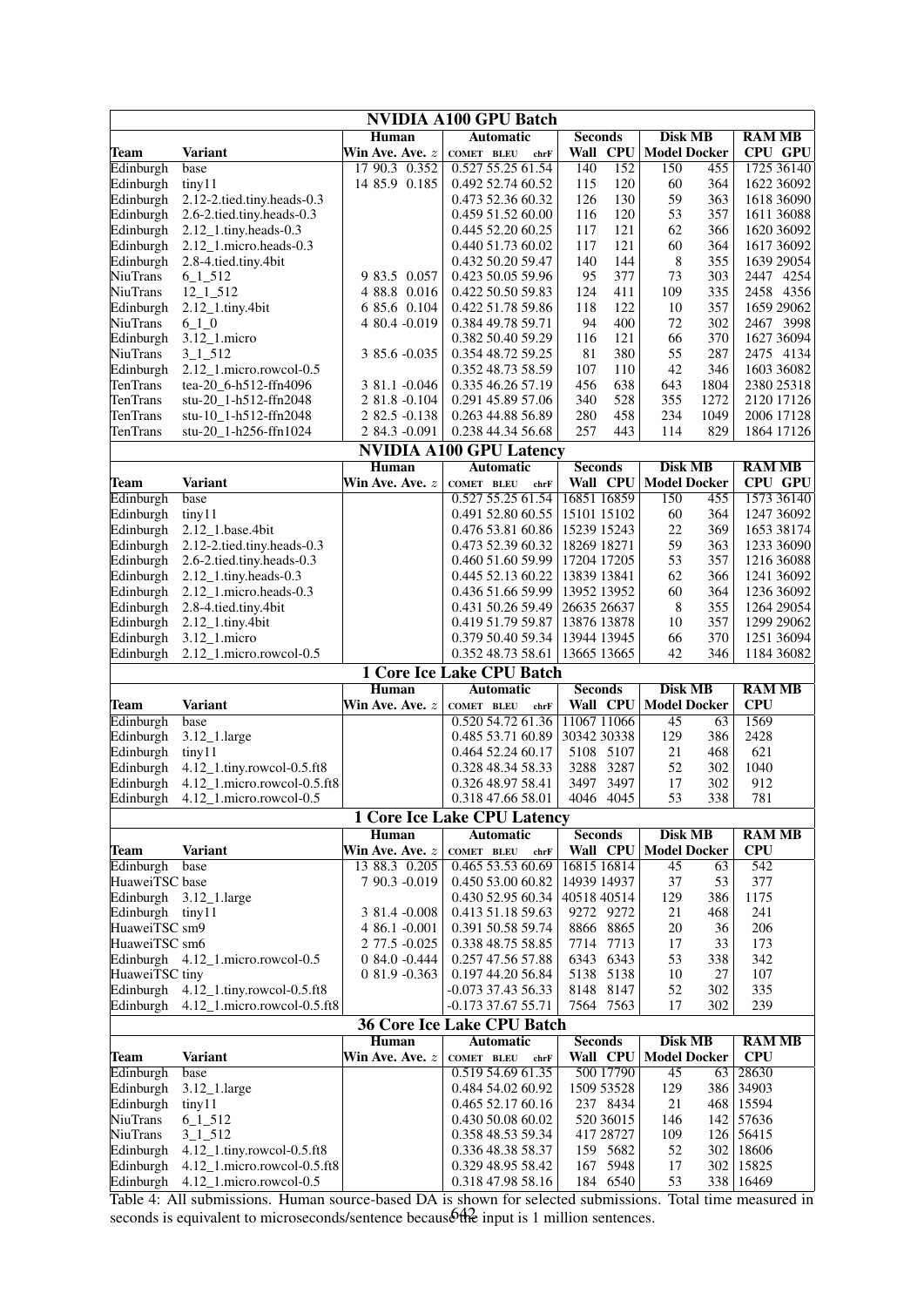<span id="page-4-0"></span>

| Team             | Variant                 | Win            | Ave. | Ave. $z$ | Time (s) | Condition        |
|------------------|-------------------------|----------------|------|----------|----------|------------------|
| Edinburgh        | base                    | 17             | 90.3 | 0.352    | 140      | <b>GPU</b> Batch |
| Edinburgh        | tiny 11                 | 14             | 85.9 | 0.185    | 115      | <b>GPU</b> Batch |
| Edinburgh        | base                    | 13             | 88.3 | 0.205    | 16815    | 1 Core Latency   |
| <b>NiuTrans</b>  | 6 1 5 1 2               | 9              | 83.5 | 0.057    | 95       | <b>GPU</b> Batch |
| <b>HuaweiTSC</b> | base                    | 7              | 90.3 | $-0.019$ | 14939    | 1 Core Latency   |
| Edinburgh        | $2.12$ 1.tiny.4bit      | 6              | 85.6 | 0.104    | 118      | <b>GPU</b> Batch |
| <b>NiuTrans</b>  | 12 1 512                | 4              | 88.8 | 0.016    | 124      | <b>GPU</b> Batch |
| <b>HuaweiTSC</b> | $\mathrm{sm9}$          | 4              | 86.1 | $-0.001$ | 8866     | 1 Core Latency   |
| <b>NiuTrans</b>  | 6 1 0                   | 4              | 80.4 | $-0.019$ | 94       | <b>GPU</b> Batch |
| Edinburgh        | tiny11                  | 3              | 81.4 | $-0.008$ | 9272     | 1 Core Latency   |
| <b>NiuTrans</b>  | 3 1 5 1 2               | 3              | 85.6 | $-0.035$ | 81       | <b>GPU</b> Batch |
| <b>TenTrans</b>  | tea-20 6-h512-ffn4096   | 3              | 81.1 | $-0.046$ | 456      | <b>GPU</b> Batch |
| <b>HuaweiTSC</b> | sm6                     | 2              | 77.5 | $-0.025$ | 7714     | 1 Core Latency   |
| TenTrans         | stu-20 1-h256-ffn1024   | $\overline{c}$ | 84.3 | $-0.091$ | 257      | <b>GPU</b> Batch |
| <b>TenTrans</b>  | stu-20 1-h512-ffn2048   | $\mathfrak{D}$ | 81.8 | $-0.104$ | 340      | <b>GPU</b> Batch |
| TenTrans         | stu-10 1-h512-ffn2048   | $\overline{c}$ | 82.5 | $-0.138$ | 280      | <b>GPU</b> Batch |
| HuaweiTSC        | tiny                    | $\Omega$       | 81.9 | $-0.363$ | 5138     | 1 Core Latency   |
| Edinburgh        | 4.12 1.micro.rowcol-0.5 | 0              | 84.0 | $-0.444$ | 6343     | 1 Core Latency   |

Table 5: System ranking based on the standard direct assessment (DA) human evaluation. The rows are ordered by the number of respective wins against other systems, followed by the DA z-score. Systems within a cluster are considered tied according to Wilcoxon rank-sum test  $p < 0.05$  with standard DA.

Figure [1](#page-5-0) shows the trade-off between quality and speed of batched translation submissions. Since source-based DA is available for select GPU submissions, we include that comparison; the other plots rely on COMET to approximate quality. Each plot shows the Pareto frontier as a black staircase to highlight the best combinations of quality and speed. In Figure [2,](#page-6-0) we combine GPU and 36 Core CPU speed by using Oracle Cloud pricing. The GPU is cheaper for throughput-oriented tasks that allow batching.

Latency is shown in Figures [3](#page-6-1) and [4.](#page-6-1) HuaweiTSC and Edinburgh were the two participants and shared the Pareto frontier. While the GPU is cheaper for throughput, both CPU and GPU entries appear on the Pareto frontier for latency. In fact, the lowest latencies are achieved by singlecore CPU submissions, likely due to the overhead of launching small kernels on a GPU.

Model sizes at rest on disk appear in Figures [5](#page-7-0) and [6.](#page-7-0) Participants were allowed to compress their models using their own tools and standard tools like xz. The entire Pareto frontier consists of Edinburgh submissions, resting partly on 4-bit integer compression. Docker image sizes, which include model and software, appear in Figure [7.](#page-7-0) HuaweiTSC optimized their image size well. Conversely, some others opted to optimize other metrics and included large Linux installations. We compressed all docker images with xz before measuring.

Memory (RAM) consumption appears in Figure [8.](#page-8-0) GPU memory consumption reflects batch size and some participants set a large batch size to maximize speed. Optimizing speed for multisocket CPU machines implies having a copy of the model in RAM close to each socket, so memory consumption is larger beyond simply having temporary space for more batches. Finally, participants may have sorted the entire 118 MB input file in RAM to form batches of equal length sentences. NiuTrans is the clear winner on GPU RAM consumption and curiously the clear loser on CPU RAM consumption.

Many of the systems tied on standard DA and contrastive DA helps us pull them apart by directly comparing system outputs. Table [6](#page-9-0) shows detailed results of contrastive DA including average scores, respective deltas between two systems and the outcome of significance testing. For groups of systems for which we evaluated each system from a group against each other system from the same group, we created separate rankings based solely on pairwise comparisons within the group, presented in Table [7.](#page-10-0)

#### 6 Conclusion and Future Tasks

Using the highest quality system in this evaluation, translating 124,257,215 characters took 140 seconds on an A100 GPU that costs \$3.05/hr in a cloud. That is \$0.001/million characters. By comparison, Google Translate's cost is \$20/million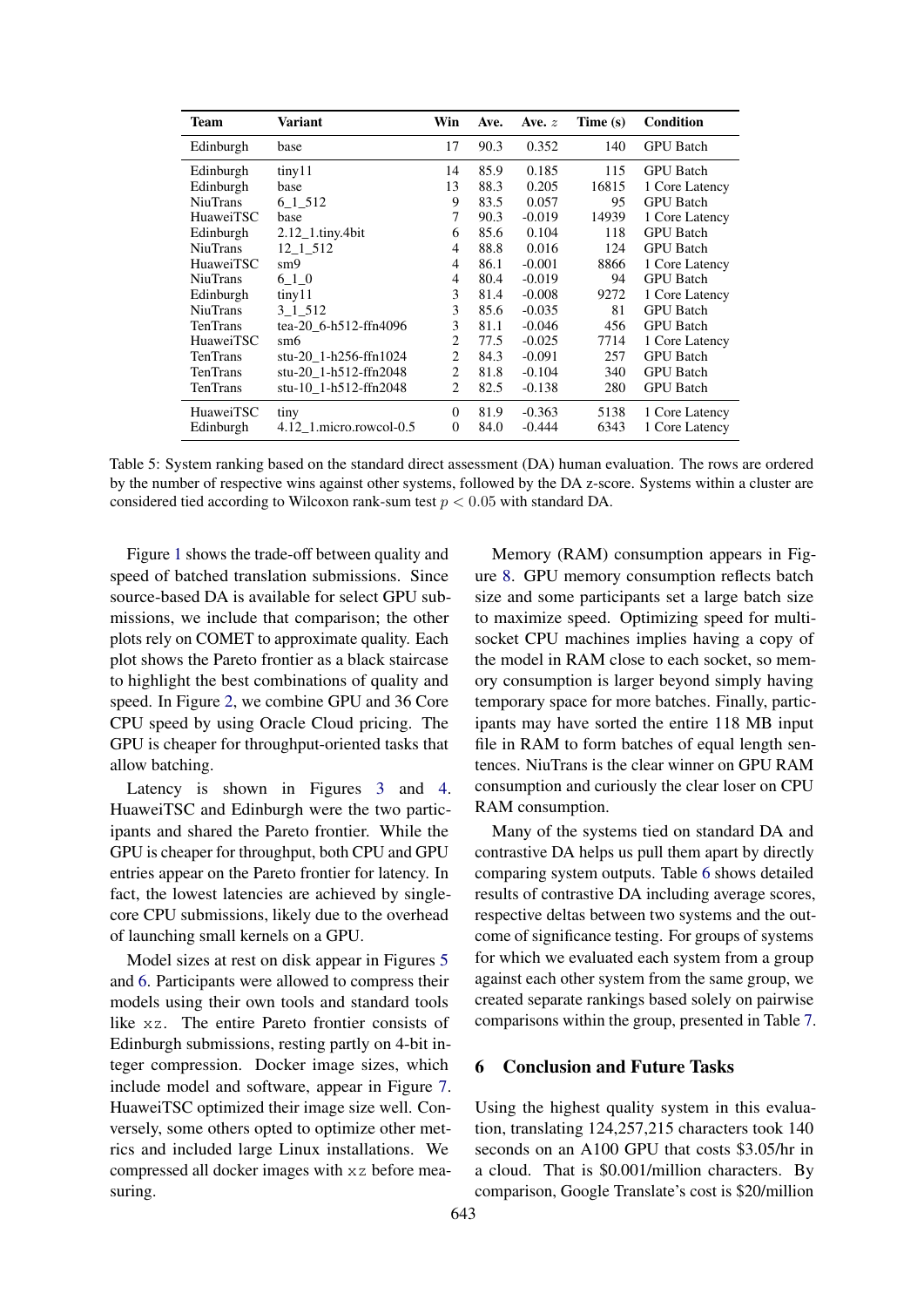<span id="page-5-0"></span>

Figure 1: Speed and quality of batched submissions. The staircase shows the Pareto frontier.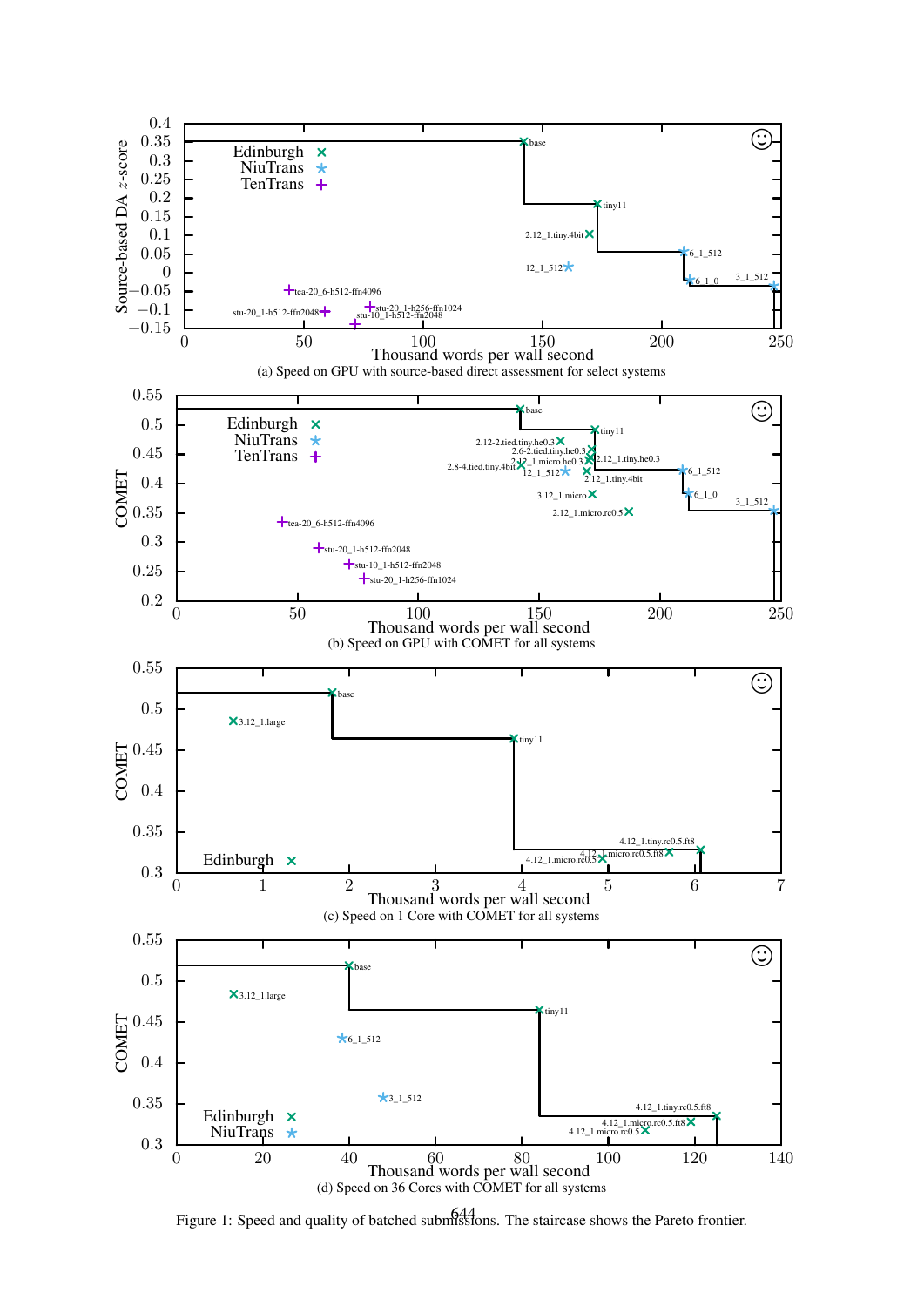<span id="page-6-0"></span>

Figure 2: Cost of batched translation for an A100 GPU at \$3.05/hr or 36 Cores of CPU at \$2.7/hr on Oracle Cloud.

<span id="page-6-1"></span>

Figure 3: Latency of select CPU systems with source-based direct assessment. Contrastive direct assessment (Table [7\)](#page-10-0) insignificantly ranked HuaweiTSC's base > Edinburgh's tiny11 > HuaweiTSC's sm9.



Figure 4: Latency of combined CPU and GPU systems with COMET scores. To improve the scale of the graph, low-quality variants  $4.12\_1$ .tiny.rowcol-0.5.ft8 and  $4.12\_1$ .micro.rowcol-0.5.ft8 from Edinburgh are not shown. Their respective COMET scores are -0.073 and -0.173.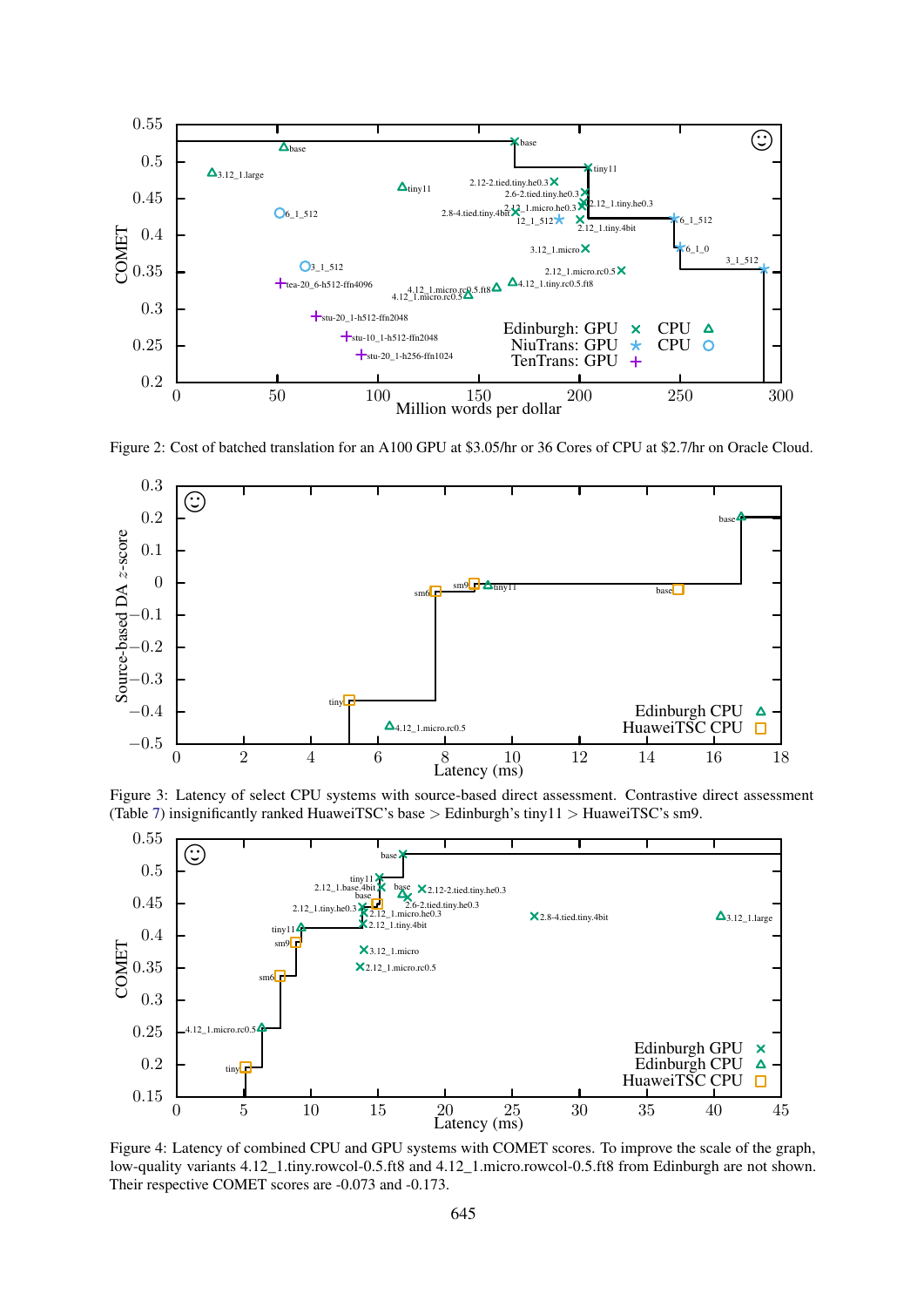<span id="page-7-0"></span>

Figure 5: Model sizes of select systems in the human evaluation with source-based DA. Because selection for human evaluation focused on speed (and not model size), this is missing the smallest model, Edinburgh's 2.8-4.tied.tiny.4bit and a few other Pareto optimal systems identified by automatic metrics.



Figure 6: All model sizes with quality by COMET. Because models had slightly different output in different hardware conditions, the same variant label can appear multiple times like a shadow. Low-quality variants 4.12\_1.tiny.rowcol-0.5.ft8 and 4.12\_1.micro.rowcol-0.5.ft8 from Edinburgh are omitted for scale.



Figure 7: Size of all Docker images after compression with xz on a logarithmic scale. Some participants did not seek to prune image size and included large Linux installations. Labels are not shown due to crowding.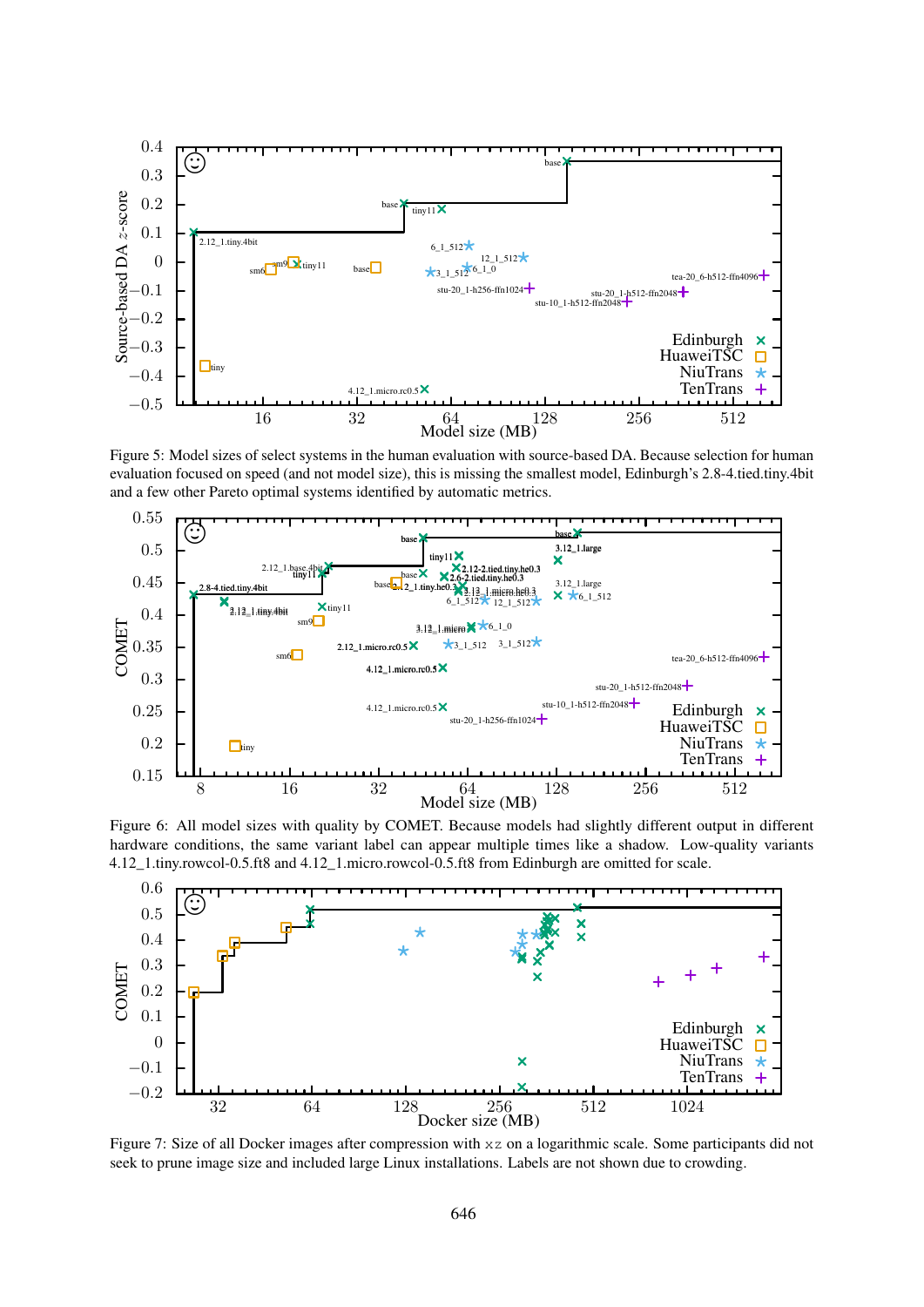<span id="page-8-0"></span>

(d) 1 core CPU memory consumption with latency.

(e) 36 core CPU memory consumption with batching.

Figure 8: RAM consumption of all submissions on a logarithmic scale. Some participants used large batches to favor speed over memory consumption.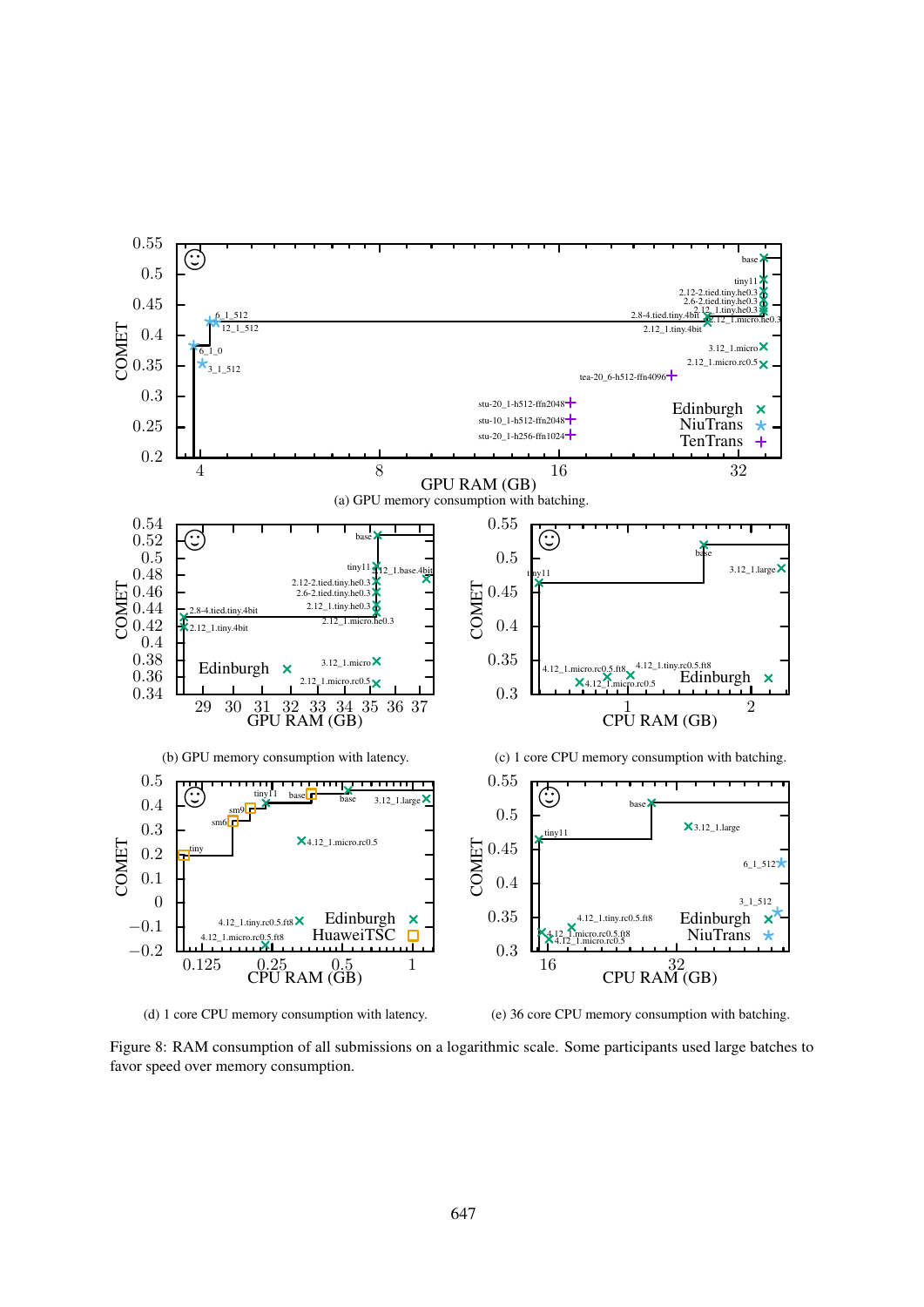<span id="page-9-0"></span>

|                 | <b>Stronger System</b> |                    | <b>Weaker System</b> |                         |                    | <b>Stronger</b> | Weaker          |                  |            |
|-----------------|------------------------|--------------------|----------------------|-------------------------|--------------------|-----------------|-----------------|------------------|------------|
| Team            | <b>Variant</b>         | Condition          | Team                 | <b>Variant</b>          | Condition          | <b>DA Score</b> | <b>DA Score</b> | Delta            | $p$ -val   |
| Edinburgh       | base                   | <b>GPU</b> Latency | Edinburgh            | base                    | <b>GPU</b> Batch   | 92.2            | 92.2            | 0.0              |            |
| Edinburgh       | base                   | <b>GPU</b> Batch   | Edinburgh            | tiny11                  | <b>GPU</b> Batch   | 74.9            | 74.7            | 0.2              |            |
| Edinburgh       | tiny11                 | <b>GPU</b> Batch   | Edinburgh            | tiny11                  | <b>GPU</b> Latency | 86.6            | 86.4            | 0.2              |            |
| Edinburgh       | tiny11                 | <b>GPU</b> Batch   | Edinburgh            | 2.12_1.tiny.4bit        | <b>GPU</b> Batch   | 85.6            | 83.6            | 1.9              |            |
| <b>NiuTrans</b> | $12\_1\_512$           | <b>GPU</b> Batch   | <b>NiuTrans</b>      | $6 - 1 - 0$             | <b>GPU</b> Batch   | 78.1            | 75.2            | 2.8              | **         |
| <b>NiuTrans</b> | $12\_1\_512$           | <b>GPU</b> Batch   | <b>NiuTrans</b>      | $3 - 1 - 512$           | <b>GPU</b> Batch   | 67.7            | 65.1            | 2.6              | *          |
| <b>NiuTrans</b> | 12 1 512               | <b>GPU</b> Batch   | <b>NiuTrans</b>      | 6 1 5 1 2               | <b>GPU</b> Batch   | 65.9            | 65.1            | 0.8              |            |
| <b>NiuTrans</b> | $6 - 1 - 0$            | <b>GPU</b> Batch   | <b>NiuTrans</b>      | $3 - 1 - 512$           | <b>GPU</b> Batch   | 86.7            | 85.8            | 0.9              |            |
| <b>NiuTrans</b> | $6 - 1 - 512$          | <b>GPU Batch</b>   | <b>NiuTrans</b>      | $3 - 1 - 512$           | <b>GPU</b> Batch   | 79.7            | 78.2            | 1.4              |            |
| <b>NiuTrans</b> | 6 1 5 1 2              | <b>GPU</b> Batch   | <b>NiuTrans</b>      | 6 1 0                   | <b>GPU</b> Batch   | 82.7            | 82.6            | 0.0              |            |
| TenTrans        | stu-10 1-h512-ffn2048  | <b>GPU</b> Batch   | TenTrans             | tea-20 6-h512-ffn4096   | <b>GPU</b> Batch   | 85.4            | 83.3            | 2.1              |            |
| TenTrans        | stu-10 1-h512-ffn2048  | <b>GPU</b> Batch   | TenTrans             | stu-20 1-h256-ffn1024   | <b>GPU</b> Batch   | 83.6            | 83.3            | 0.3              |            |
| TenTrans        | stu-10 1-h512-ffn2048  | <b>GPU</b> Batch   | <b>TenTrans</b>      | stu-20 1-h512-ffn2048   | <b>GPU</b> Batch   | 82.0            | 79.8            | 2.2              |            |
| TenTrans        | tea-20 6-h512-ffn4096  | <b>GPU</b> Batch   | TenTrans             | stu-20 1-h256-ffn1024   | <b>GPU</b> Batch   | 73.9            | 63.2            | 10.7             | ***        |
| TenTrans        | stu-20 1-h512-ffn2048  | <b>GPU</b> Batch   | TenTrans             | stu-20 1-h256-ffn1024   | <b>GPU</b> Batch   | 66.9            | 66.3            | 0.6              |            |
| TenTrans        | tea-20 6-h512-ffn4096  | <b>GPU</b> Batch   | TenTrans             | stu-20 1-h512-ffn2048   | <b>GPU</b> Batch   | 88.4            | 88.0            | 0.4              | *          |
| Edinburgh       | base                   | <b>GPU</b> Batch   | <b>TenTrans</b>      | tea-20 6-h512-ffn4096   | <b>GPU</b> Batch   | 84.4            | 78.9            | $\overline{5.5}$ | $**$       |
| Edinburgh       | base                   | <b>GPU</b> Batch   | TenTrans             | stu-20_1-h256-ffn1024   | <b>GPU</b> Batch   | 88.7            | 82.1            | 6.6              | ***        |
| Edinburgh       | tiny11                 | <b>GPU</b> Batch   | TenTrans             | tea-20 6-h512-ffn4096   | <b>GPU</b> Batch   | 88.0            | 81.1            | 6.9              | $\ast\ast$ |
| Edinburgh       | tiny11                 | <b>GPU</b> Batch   | TenTrans             | stu-20 1-h256-ffn1024   | <b>GPU</b> Batch   | 72.1            | 57.6            | 14.5             | ***        |
| Edinburgh       | base                   | <b>GPU</b> Batch   | <b>NiuTrans</b>      | $6 - 1 - 512$           | <b>GPU</b> Batch   | 87.4            | 74.7            | 12.7             | ***        |
| Edinburgh       | base                   | <b>GPU</b> Batch   | <b>NiuTrans</b>      | $3 - 1 - 512$           | <b>GPU</b> Batch   | 83.0            | 73.7            | 9.3              | ***        |
| Edinburgh       | tiny11                 | <b>GPU</b> Batch   | <b>NiuTrans</b>      | $6 - 1 - 512$           | <b>GPU</b> Batch   | 68.6            | 65.8            | 2.8              |            |
| Edinburgh       | tiny11                 | <b>GPU</b> Batch   | <b>NiuTrans</b>      | $3 - 1 - 512$           | <b>GPU</b> Batch   | 91.8            | 87.4            | 4.4              | ***        |
| <b>TenTrans</b> | tea-20 6-h512-ffn4096  | <b>GPU</b> Batch   | <b>NiuTrans</b>      | 6 1 5 1 2               | <b>GPU</b> Batch   | 67.2            | 65.9            | 1.3              |            |
| TenTrans        | tea-20 6-h512-ffn4096  | <b>GPU</b> Batch   | <b>NiuTrans</b>      | $3 - 1 - 512$           | <b>GPU</b> Batch   | 89.2            | 87.3            | 1.9              | ***        |
| <b>NiuTrans</b> | $6\_1\_512$            | <b>GPU</b> Batch   | TenTrans             | stu-20_1-h256-ffn1024   | <b>GPU</b> Batch   | 94.6            | 93.5            | 1.1              | $***$      |
| NiuTrans        | 3 1 5 1 2              | <b>GPU</b> Batch   | TenTrans             | stu-20 1-h256-ffn1024   | <b>GPU</b> Batch   | 84.4            | 82.3            | 2.1              |            |
| Edinburgh       | base                   | <b>GPU</b> Latency | HuaweiTSC            | base                    | 1 Core Latency     | 91.4            | 86.9            | 4.6              | ***        |
| Edinburgh       | base                   | <b>GPU</b> Latency | HuaweiTSC            | sm9                     | 1 Core Latency     | 77.3            | 69.7            | 7.6              | ***        |
| Edinburgh       | base                   | <b>GPU</b> Latency | HuaweiTSC            | sm6                     | 1 Core Latency     | 86.0            | 77.6            | 8.4              | ***        |
| Edinburgh       | base                   | <b>GPU</b> Latency | HuaweiTSC            | tiny                    | 1 Core Latency     | 90.8            | 77.2            | 13.6             | ***        |
| Edinburgh       | tiny11                 | <b>GPU</b> Latency | HuaweiTSC            | base                    | 1 Core Latency     | 89.3            | 84.2            | 5.1              | **         |
| Edinburgh       | tiny11                 | <b>GPU</b> Latency | HuaweiTSC            | sm9                     | 1 Core Latency     | 88.5            | 83.2            | 5.4              | ***        |
| Edinburgh       | tiny11                 | <b>GPU</b> Latency | HuaweiTSC            | sm <sub>6</sub>         | 1 Core Latency     | 92.9            | 89.2            | 3.7              | ***        |
| Edinburgh       | tiny11                 | <b>GPU</b> Latency | HuaweiTSC            | tiny                    | 1 Core Latency     | 82.4            | 73.7            | 8.7              | ***        |
| Edinburgh       | base                   | 1 Core Latency     | Edinburgh            | tiny11                  | 1 Core Latency     | 67.5            | 65.0            | 2.5              | **         |
| Edinburgh       | base                   | 1 Core Latency     | Edinburgh            | 4.12 1.micro.rowcol-0.5 | 1 Core Latency     | 66.9            | 62.2            | 4.8              | ***        |
| Edinburgh       | tiny11                 | 1 Core Latency     | Edinburgh            | 4.12_1.micro.rowcol-0.5 | 1 Core Latency     | 81.1            | 74.5            | 6.7              | ***        |
| HuaweiTSC       | base                   | 1 Core Latency     | HuaweiTSC            | sm9                     | 1 Core Latency     | 87.5            | 85.0            | 2.5              | *          |
| HuaweiTSC       | base                   | 1 Core Latency     | HuaweiTSC            | sm <sub>6</sub>         | 1 Core Latency     | 89.2            | 86.0            | 3.2              | $**$       |
| HuaweiTSC       | base                   | 1 Core Latency     | HuaweiTSC            | tiny                    | 1 Core Latency     | 94.5            | 86.4            | 8.2              | ***        |
| HuaweiTSC       | sm9                    | 1 Core Latency     | HuaweiTSC            | sm6                     | 1 Core Latency     | 68.8            | 68.0            | 0.9              |            |
| HuaweiTSC       | sm9                    | 1 Core Latency     | HuaweiTSC            | tiny                    | 1 Core Latency     | 90.2            | 85.8            | 4.3              | ***        |
| HuaweiTSC       | sm6                    | 1 Core Latency     | HuaweiTSC            | tiny                    | 1 Core Latency     | 79.3            | 73.2            | 6.1              | ***        |
| HuaweiTSC       | base                   | 1 Core Latency     | Edinburgh            | base                    | 1 Core Latency     | 84.7            | 84.6            | 0.1              |            |
| Edinburgh       | base                   | 1 Core Latency     | HuaweiTSC            | sm9                     | 1 Core Latency     | 78.5            | 74.8            | 3.7              | *          |
| Edinburgh       | base                   | 1 Core Latency     | HuaweiTSC            | sm6                     | 1 Core Latency     | 89.0            | 85.7            | 3.3              | $**$       |
| Edinburgh       | base                   | 1 Core Latency     | HuaweiTSC            | tiny                    | 1 Core Latency     | 87.9            | 79.8            | 8.2              | ***        |
| HuaweiTSC       | base                   | 1 Core Latency     | Edinburgh            | tiny11                  | 1 Core Latency     | 90.7            | 90.4            | 0.2              |            |
| Edinburgh       | tiny11                 | 1 Core Latency     | HuaweiTSC            | sm9                     | 1 Core Latency     | 81.5            | 78.9            | 2.5              |            |
| Edinburgh       | tiny11                 | 1 Core Latency     | HuaweiTSC            | sm6                     | 1 Core Latency     | 90.9            | 90.1            | 0.7              |            |
| Edinburgh       | tiny11                 | 1 Core Latency     | HuaweiTSC            | tiny                    | 1 Core Latency     | 85.9            | 77.9            | 8.0              | ***        |
| HuaweiTSC       | base                   | 1 Core Latency     | Edinburgh            | 4.12 1.micro.rowcol-0.5 | 1 Core Latency     | 89.4            | 81.9            | 7.5              | ***        |
| HuaweiTSC       | sm9                    | 1 Core Latency     | Edinburgh            | 4.12_1.micro.rowcol-0.5 | 1 Core Latency     | 93.4            | 90.8            | 2.6              |            |
| HuaweiTSC       | sm6                    | 1 Core Latency     | Edinburgh            | 4.12 1.micro.rowcol-0.5 | 1 Core Latency     | 84.8            | 82.0            | 2.8              | *          |
| HuaweiTSC       | tiny                   | 1 Core Latency     | Edinburgh            | 4.12_1.micro.rowcol-0.5 | 1 Core Latency     | 84.6            | 82.1            | 2.4              | *          |

Table 6: Results of the pairwise contrastive direct assessment human evaluation for each evaluated system pair. The stronger system on the left is considered better than the weaker system on the right according to the Wilcoxon rank-sum test with  $p < 0.05$  for  $*$ ,  $p < 0.01$  for  $**$ ,  $p < 0.001$  for  $* * *$ .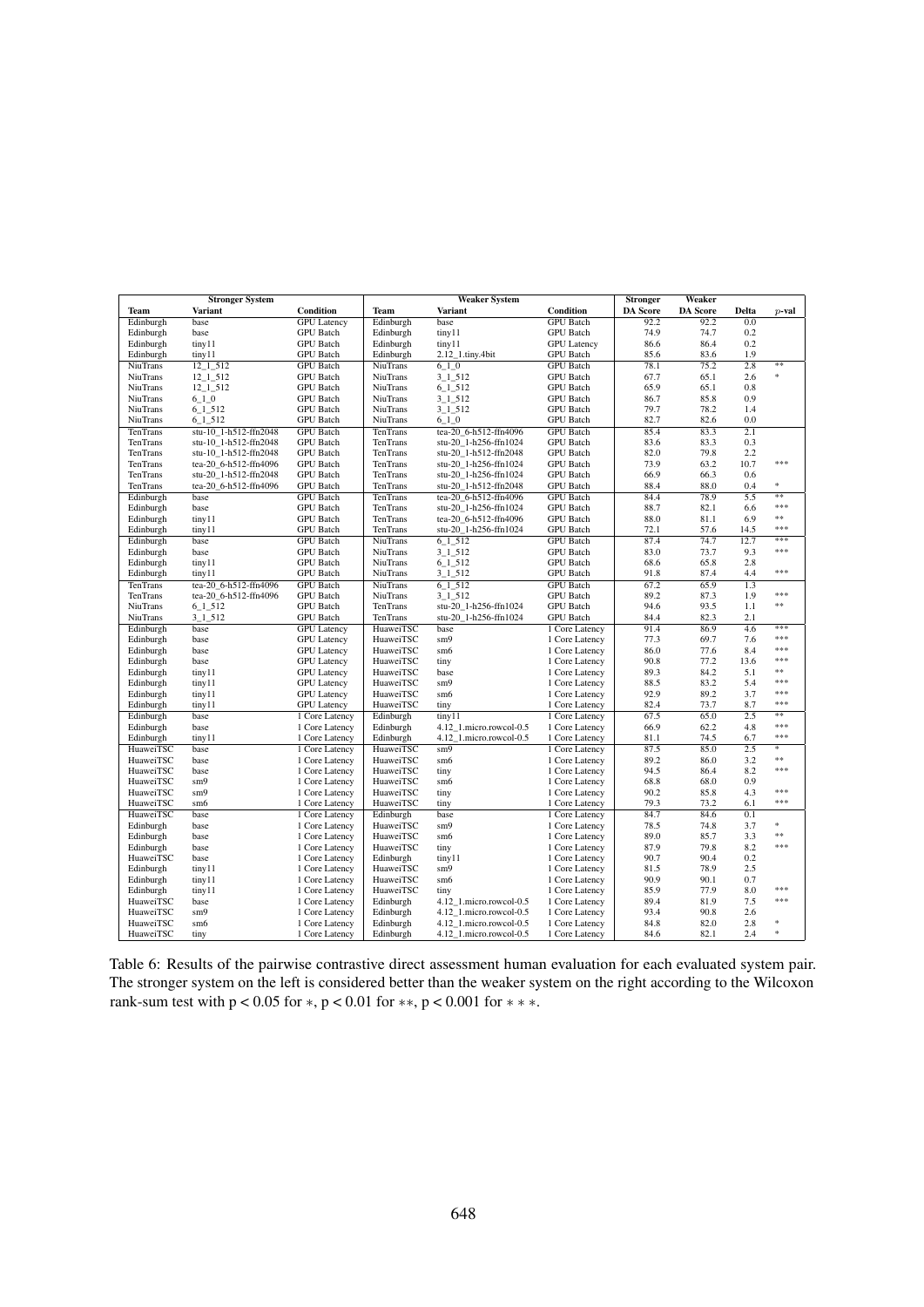|                        |                             |   |        | $11.11$ $11.00$ $11.00$ $\sim$ $11.110$ (b) |                                    |
|------------------------|-----------------------------|---|--------|---------------------------------------------|------------------------------------|
| NiuTrans 12 1 512      |                             | 1 | 70.0   | 0.060                                       | 124                                |
| NiuTrans $6 \ 1 \ 512$ |                             | 0 | 77.3   | 0.017                                       | 95                                 |
| NiuTrans $6\ 1\ 0$     |                             |   |        | $0,81.6, -0.023$                            | 94                                 |
| NiuTrans 3 1 512       |                             |   |        | $0$ 78.1 $-0.057$                           | 81                                 |
|                        | (a) NiuTrans GPU Throughput |   |        |                                             |                                    |
| <b>Team</b>            |                             |   |        |                                             | Variant Win Ave. Ave. $z$ Time (s) |
|                        |                             |   |        |                                             |                                    |
| HuaweiTSC base         |                             |   | 2 91.6 | 0.181                                       | 14939                              |
| HuaweiTSC sm9          |                             | 1 | 79.5   | 0.139                                       | 8866                               |
| HuaweiTSC sm6          |                             | 1 | 75.6   | 0.005                                       | 7714                               |

<span id="page-10-0"></span>Team Variant Win  $\Delta v = \Delta v = \sum_{n=1}^{\infty}$ 

| Variant                        |  |                  | Win Ave. Ave. $z$ Time (s) |
|--------------------------------|--|------------------|----------------------------|
| TenTrans stu-10 1-h512-ffn2048 |  | 1 85.9 0.104     | 280                        |
| TenTrans stu-20 1-h512-ffn2048 |  | $0.87.7 - 0.011$ | 340                        |
| TenTrans tea-20 6-h512-ffn4096 |  | $0,85.6, -0.069$ | 456                        |

(b) Tentrans GPU Throughput

|               |                       |                        | Variant                          |  |                   |                            |
|---------------|-----------------------|------------------------|----------------------------------|--|-------------------|----------------------------|
|               | ve. Ave. $z$ Time (s) | Team                   |                                  |  |                   | Win Ave. Ave. $z$ Time (s) |
|               |                       | Edinburgh base         |                                  |  | 3 83.8 0.214      | 140                        |
|               |                       |                        |                                  |  |                   |                            |
| 1.6 0.181     | 14939                 | Edinburgh tiny11       |                                  |  | 3 75.3 0.106      | 115                        |
| 9.5 0.139     | 8866                  |                        | TenTrans tea-20_6-h512-ffn4096   |  | $1, 76.3, -0.067$ | 456                        |
|               |                       |                        |                                  |  |                   |                            |
| 5.6 0.005     | 7714                  | NiuTrans 3 1 512       |                                  |  | $083.8 - 0.064$   | -81                        |
| $1.3 - 0.250$ | 5138                  | NiuTrans $6 \ 1 \ 512$ |                                  |  | $0.74.7 - 0.087$  | -95                        |
|               |                       |                        | TenTrans $stu-20_1-h256-ffn1024$ |  | $0$ 75.8 $-0.210$ | 257                        |

(c) HuaweiTSC 1 Core Latency

|                           |                                   |        |                   | (d) GPU Throughput         |
|---------------------------|-----------------------------------|--------|-------------------|----------------------------|
| <b>Team</b>               | <b>Variant</b>                    |        |                   | Win Ave. Ave. $z$ Time (s) |
| Edinburgh                 | base                              | 4 82.1 | 0.122             | 16815                      |
| Edinburgh $\text{tiny}11$ |                                   |        | 2 88.7 0.078      | 9272                       |
| HuaweiTSC sm9             |                                   |        | $185.6 - 0.003$   | 8866                       |
| HuaweiTSC base            |                                   |        | 0,85.5,0.051      | 14939                      |
| HuaweiTSC sm6             |                                   |        | $0.86.8 - 0.027$  | 7714                       |
|                           | Edinburgh 4.12_1.micro.rowcol-0.5 |        | $0.86.9 - 0.065$  | 6343                       |
| HuaweiTSC tiny            |                                   |        | $0, 78.5, -0.131$ | 5138                       |

(e) Latency on 1 Core CPU. Total wall Time (s) is the same value as µs/sentence because there are 1 million sentences.

| Team           |         |  |                   | Variant Win Ave. Ave. z Time (s) Condition |
|----------------|---------|--|-------------------|--------------------------------------------|
| Edinburgh      | tiny 11 |  | 4 86.7 0.165      | 15101 GPU Latency                          |
| Edinburgh base |         |  | 3 89.3 0.238      | 16851 GPU Latency                          |
| HuaweiTSC sm9  |         |  | 2 79.8 -0.146     | 8866 1 Core Latency                        |
| HuaweiTSC sm6  |         |  | $089.7 -0.155$    | 7714 1 Core Latency                        |
| HuaweiTSC base |         |  | $081.8 - 0.161$   | 14939 1 Core Latency                       |
| HuaweiTSC tiny |         |  | $0$ 72.8 $-0.342$ | 5138 1 Core Latency                        |

(f) Latency on GPU vs 1 Core CPU. Total wall Time (s) is the same value as µs/sentence because there are 1 million sentences.

Table 7: System rankings based on contrastive DA human-evaluation within selected groups of systems. Each system within a group was evaluated against each other system. Systems are ordered by the number of respective wins against other systems and DA z-score.

characters.[4](#page-10-1)

The GPU latency track had been intended to attract non-autoregressive machine translation submissions in their ideal condition with a large GPU and no batch to parallelize. However, nonautoregressive papers [\(Libovický and Helcl,](#page-12-9) [2018;](#page-12-9) [Gu and Kong,](#page-11-8) [2021\)](#page-11-8) often rely on unreasonably poor autoregressive baselines in order to claim impressive-sounding speedups, when they are in fact slower than optimized autoregressive models seen here. While previous editions of the task did not measure latency, disabling batching is a simple command line modification to systems that existed at the time [\(Birch et al.,](#page-11-2) [2018\)](#page-11-2) but were omitted as baselines in non-autoregressive literature. All submissions this year are autoregressive.

An efficient training task is a natural extension. The challenge lies in defining proper development and testing conditions. Otherwise, participants will overfit by searching for the random seed that trains the fastest on a particular parallel corpus. Perhaps a parallel corpus could be halved to form development and test sets, but that would reveal the test set by omission and require trusting all participants. One participant was already caught cheating in a past edition of this shared task. Another option is that the test corpus could be a different surprise language pair, which would have the potentially positive effect that it also measures generalizability across languages. An interesting aspect of efficient training is that systems relying on backtranslation [\(Sennrich et al.,](#page-12-10) [2016\)](#page-12-10) incur substantial inference costs during their training cycle.

The one-month gap between the news task dead-

<span id="page-10-1"></span><sup>4</sup>[https://cloud.google.com/translate/](https://cloud.google.com/translate/pricing) [pricing](https://cloud.google.com/translate/pricing)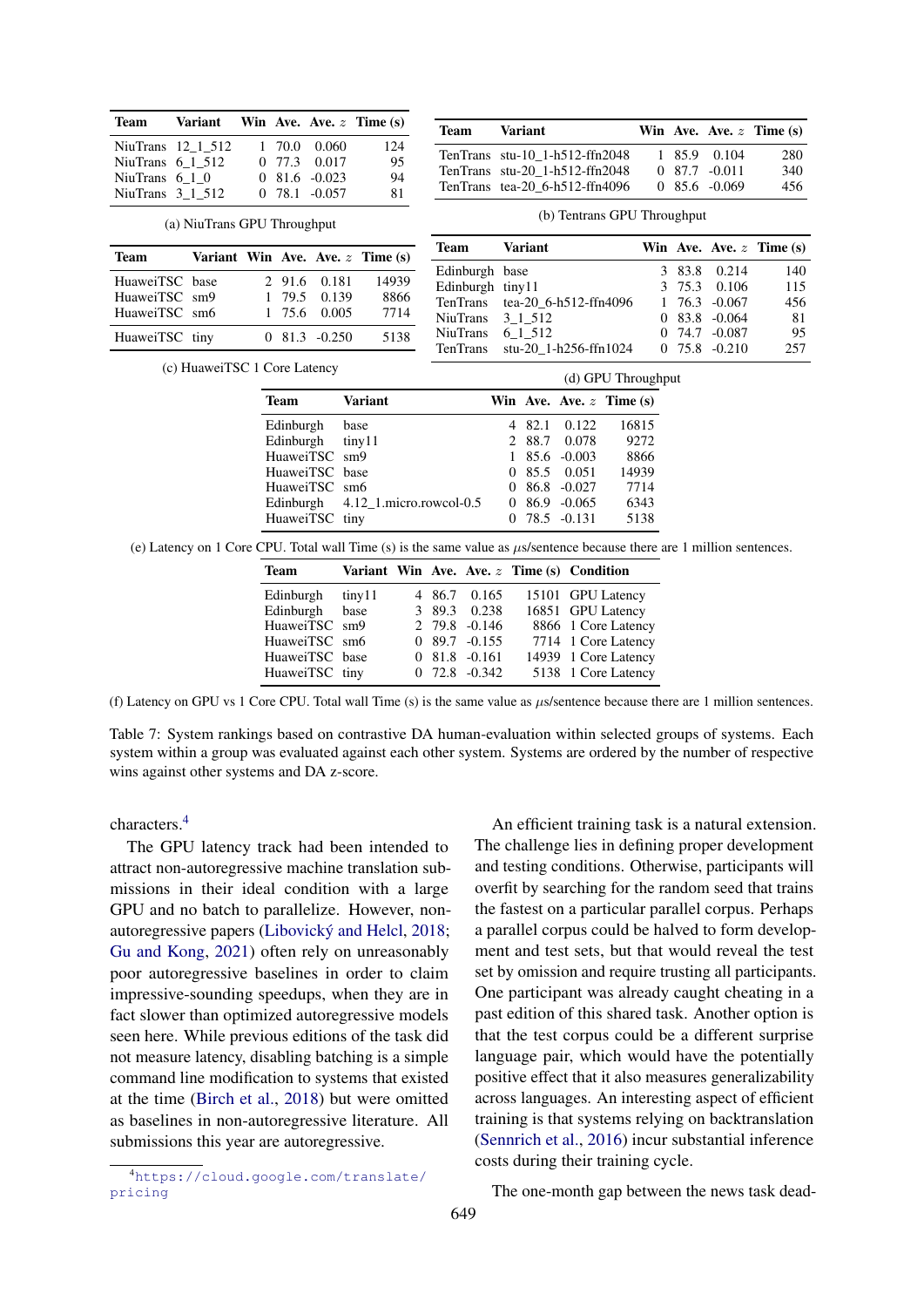line and the efficient task deadline was too short and some teams noted this reduced the conditions they participated in. In addition, scaffolding would reduce the barrier to participation. This could take the form of providing a trained high-quality model, providing distilled [\(Kim and Rush,](#page-12-11) [2016\)](#page-12-11) training data, or even optimized models where only the toolkit code is optimized. Providing this scaffolding would effectively require the organizers to perform the full task before releasing it to participants. If the training and test data are renewed each year as a countermeasure to overfitting and a participant that cheated, this would require more time between the news task and release of the news test set references.

German is a high resource language, which raises the computational cost of participation. A medium resource language would generally reduce training costs and explore whether results apply in this data condition.

The next task should aim to recruit more participants and perhaps separate the organization from one of the participants.

#### Acknowledgements

This work was conducted within the scope of the Horizon 2020 Research and Innovation Action *Bergamot*, which has received funding from the European Union's Horizon 2020 research and innovation programme under grant agreement No 825303. GPU efficiency was supported by the European Union's Connecting Europe Facility under grant agreement No INEA/CEF/ICT/A2019/1927024, User-Focused Marian. This paper reflects the authors' views.

Intel Corporation has supported organization. The human evaluation was funded by Microsoft. We would like to thank Christian Federmann and Hitokazu Matsushita for their help with conducting human evaluation. Cloud credits were provided by the Oracle for Research program; we thank Rich Pitts for timely delivery.

### References

<span id="page-11-3"></span>Loïc Barrault, Magdalena Biesialska, Ondřej Bojar, Marta R. Costa-jussà, Christian Federmann, Yvette Graham, Roman Grundkiewicz, Barry Haddow, Matthias Huck, Eric Joanis, Tom Kocmi, Philipp Koehn, Chi-kiu Lo, Nikola Ljubešic, Christof ´ Monz, Makoto Morishita, Masaaki Nagata, Toshi-

aki Nakazawa, Santanu Pal, Matt Post, and Marcos Zampieri. 2020. [Findings of the 2020 conference on](https://aclanthology.org/2020.wmt-1.1) [machine translation \(WMT20\).](https://aclanthology.org/2020.wmt-1.1) In *Proceedings of the Fifth Conference on Machine Translation*, pages 1–55, Online. Association for Computational Linguistics.

- <span id="page-11-2"></span>Alexandra Birch, Andrew Finch, Minh-Thang Luong, Graham Neubig, and Yusuke Oda. 2018. [Findings](https://doi.org/10.18653/v1/W18-2701) [of the second workshop on neural machine transla](https://doi.org/10.18653/v1/W18-2701)[tion and generation.](https://doi.org/10.18653/v1/W18-2701) In *Proceedings of the 2nd Workshop on Neural Machine Translation and Generation*, pages 1–10, Melbourne, Australia. Association for Computational Linguistics.
- <span id="page-11-6"></span>Mauro Cettolo, Marcello Federico, Luisa Bentivogli, Niehues Jan, Stüker Sebastian, Sudoh Katsuitho, Yoshino Koichiro, and Federmann Christian. 2017. Overview of the IWSLT 2017 evaluation campaign. In *International Workshop on Spoken Language Translation*, pages 2–14.
- <span id="page-11-4"></span>Ondřej Dušek, Jan Hajič, Jaroslava Hlaváčová, Jindřich Libovický, Pavel Pecina, Aleš Tamchyna, and Zdeňka Urešová. 2017. [Khresmoi summary trans](http://hdl.handle.net/11234/1-2122)[lation test data 2.0.](http://hdl.handle.net/11234/1-2122) LINDAT/CLARIAH-CZ digital library at the Institute of Formal and Applied Linguistics (ÚFAL), Faculty of Mathematics and Physics, Charles University.
- <span id="page-11-7"></span>Christian Federmann. 2018. [Appraise evaluation frame](https://aclanthology.org/C18-2019)[work for machine translation.](https://aclanthology.org/C18-2019) In *Proceedings of the 27th International Conference on Computational Linguistics: System Demonstrations*, pages 86–88, Santa Fe, New Mexico. Association for Computational Linguistics.
- <span id="page-11-5"></span>Yvette Graham, Timothy Baldwin, Alistair Moffat, and Justin Zobel. 2013. [Continuous measurement scales](https://aclanthology.org/W13-2305) [in human evaluation of machine translation.](https://aclanthology.org/W13-2305) In *Proceedings of the 7th Linguistic Annotation Workshop and Interoperability with Discourse*, pages 33–41, Sofia, Bulgaria. Association for Computational Linguistics.
- <span id="page-11-8"></span>Jiatao Gu and Xiang Kong. 2021. [Fully non](https://doi.org/10.18653/v1/2021.findings-acl.11)[autoregressive neural machine translation: Tricks of](https://doi.org/10.18653/v1/2021.findings-acl.11) [the trade.](https://doi.org/10.18653/v1/2021.findings-acl.11) In *Findings of the Association for Computational Linguistics: ACL-IJCNLP 2021*, pages 120–133, Online. Association for Computational Linguistics.
- <span id="page-11-1"></span>Hiroaki Hayashi, Yusuke Oda, Alexandra Birch, Ioannis Konstas, Andrew Finch, Minh-Thang Luong, Graham Neubig, and Katsuhito Sudoh. 2019. [Findings](https://doi.org/10.18653/v1/D19-5601) [of the third workshop on neural generation and trans](https://doi.org/10.18653/v1/D19-5601)[lation.](https://doi.org/10.18653/v1/D19-5601) In *Proceedings of the 3rd Workshop on Neural Generation and Translation*, pages 1–14, Hong Kong. Association for Computational Linguistics.
- <span id="page-11-0"></span>Kenneth Heafield, Hiroaki Hayashi, Yusuke Oda, Ioannis Konstas, Andrew Finch, Graham Neubig, Xian Li, and Alexandra Birch. 2020. [Findings of the fourth](https://doi.org/10.18653/v1/2020.ngt-1.1) [workshop on neural generation and translation.](https://doi.org/10.18653/v1/2020.ngt-1.1) In